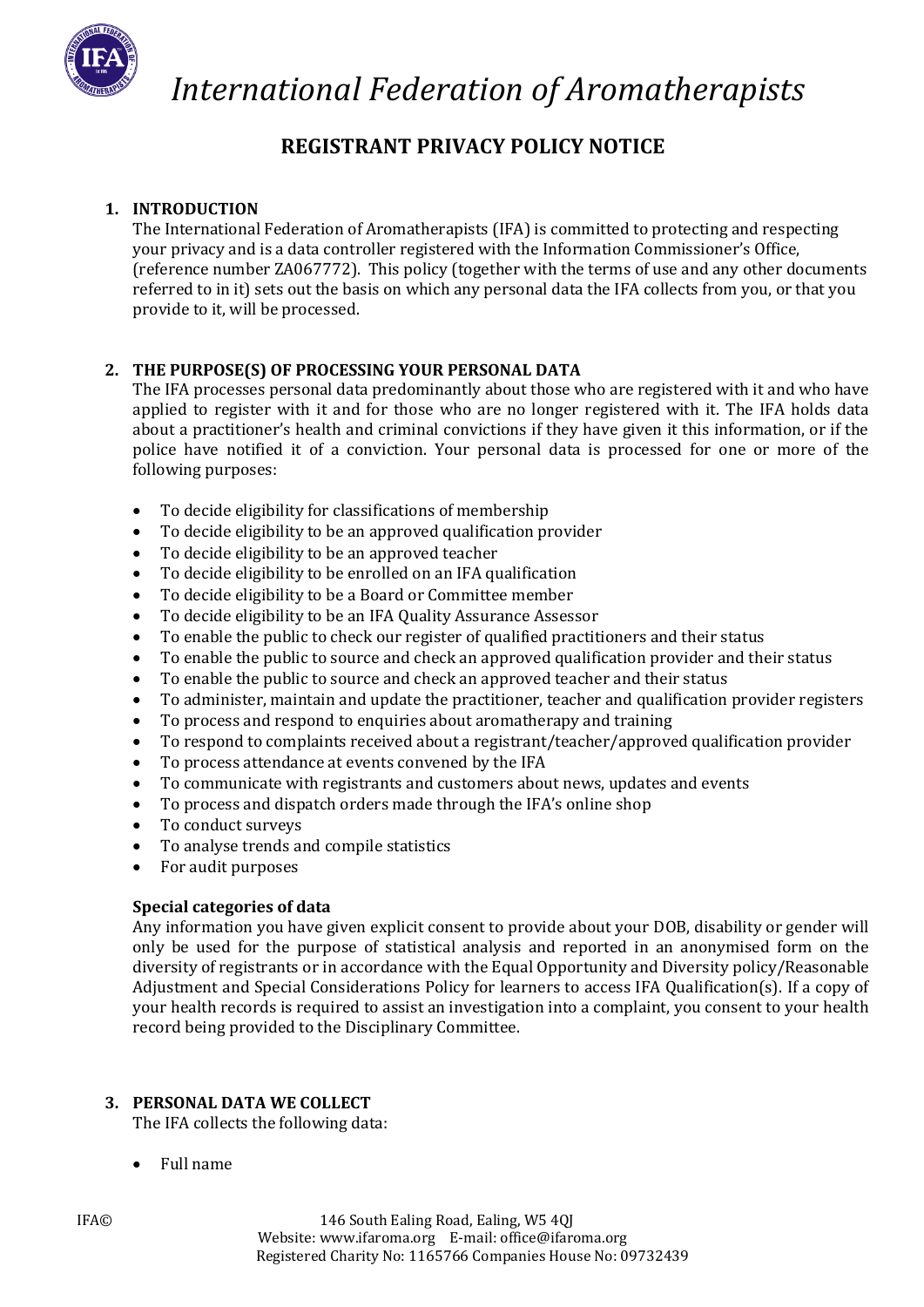

- DOB
- Photo ID (for learners)
- Qualification(s)
- Certificate(s)
- Address
- Telephone number(s)
- Email
- CV (for Teachers, Quality Assurance Assessors, Board and Committee Members, Specialist Advisors, Speakers)
- Passport (for Quality Assurance Assessors travelling overseas)
- Health Records (only if an investigation necessitates or for the purpose of applying reasonable adjustment and special considerations)
- Bank Details
- Marriage Certificate (when there is a name change)
- Doctors Certificate/Death Certificate (for learners to authorise absence from examinations)

### **4. SHARING YOUR PERSONAL DATA**

Your personal data will be treated as strictly confidential, and will be shared only for the following purposes:

- When it is in the public interest to do so
- To verify applicants' credentials with the Complementary and Natural Healthcare Council (CNHC)
- To register trustee board members with the Charity's Commission and Companies House
- In response to enquiries about aromatherapy
- In response to enquiries about IFA qualifications
- When required to do so by law
- Disclosure and Barring Scheme

The IFA shares with the public the following information about registrants and that you have provided and consented to being shared:-

- Full name
- Qualification/Category of membership status
- Areas of specialism
- City, county country and postcode of workplace
- Telephone number(s)
- Email
- **Website**
- Profile (for Board and Committee members, Specialist Advisors and Quality Assurance Assessors)

### **5. WHAT IS THE IFA'S LEGAL BASIS FOR PROCESSING YOUR PERSONAL DATA?**

### **Personal data (article 6 of GDPR)**

• Consent of the data subject;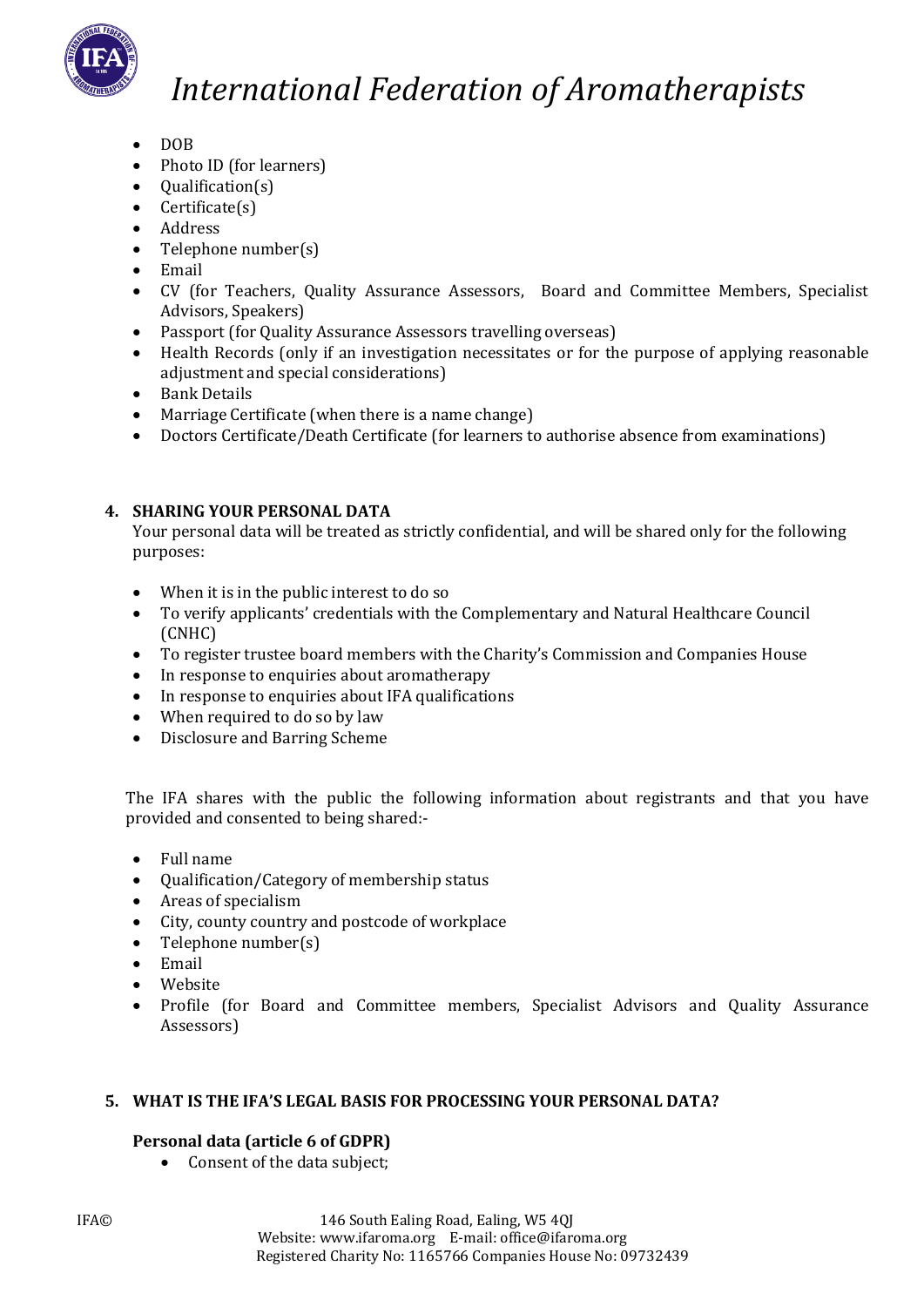

- Processing necessary for the performance of the IFA's regulatory function or to take steps to register with the IFA
- Processing necessary for compliance with our legal obligation
- Processing necessary to protect the vital interests of a you or another person
- Processing necessary for providing information in the public interest
- Processing necessary for the purposes our legitimate interests or that of a third party

### **Special categories of personal data (article 9 of GDPR)**

The IFA's lawful basis for processing your special categories of data:

- Explicit consent of the data subject
- Processing necessary for carrying out regulatory function, obligations under employment/sub contracting or a collective agreement
- Processing necessary to protect the vital interests of a data subject or another individual where the data subject is physically or legally incapable of giving consent
- Processing relates to personal data manifestly made public by the data subject
- Processing necessary for the establishment, exercise or defence of legal claims or where courts are acting in their judicial capacity
- Processing necessary for reasons of substantial public interest on the basis of EU or Member State law
- Processing necessary for reasons of preventative or occupational medicine, for assessing the working capacity of a registrant or an employee, medical diagnosis, the provision of health or social care or treatment or management of health or social care systems and services on the basis of EU or Member State law or a contract with a health professional
- Processing necessary for the reasons of public interest in the area of public health
- Processing necessary for archiving purposes in the public interest, or scientific and historical research purposes or statistical purposes

### **6. HOW LONG IS YOUR PERSONAL DATA KEPT?**

Your personal data is kept for no longer than reasonably necessary. Please see Record Retention and [Disposal Policy.](http://newsite.ifaroma.org/application/files/9715/3554/3599/IFA_RECORD_RETENTION_AND_DISPOSAL_POLICY.pdf)

### **7. YOUR RIGHTS TO YOUR PERSONAL DATA**

Unless subject to an exemption under the GDPR, you have the following rights with respect to your personal data:

- The right to request a copy of the personal data which is held about you;
- The right to request that the IFA corrects any personal data if it is found to be inaccurate or out of date;
- The right to request your personal data is erased where it is no longer necessary to retain such data;
- The right to request that the IFA provides you with your personal data and where possible, to transmit that data directly to another data controller, (known as the right to data portability), (where applicable e.g. where the processing is based on consent or is necessary for the performance of a contract with the data subject and where the data controller processes the data by automated means);